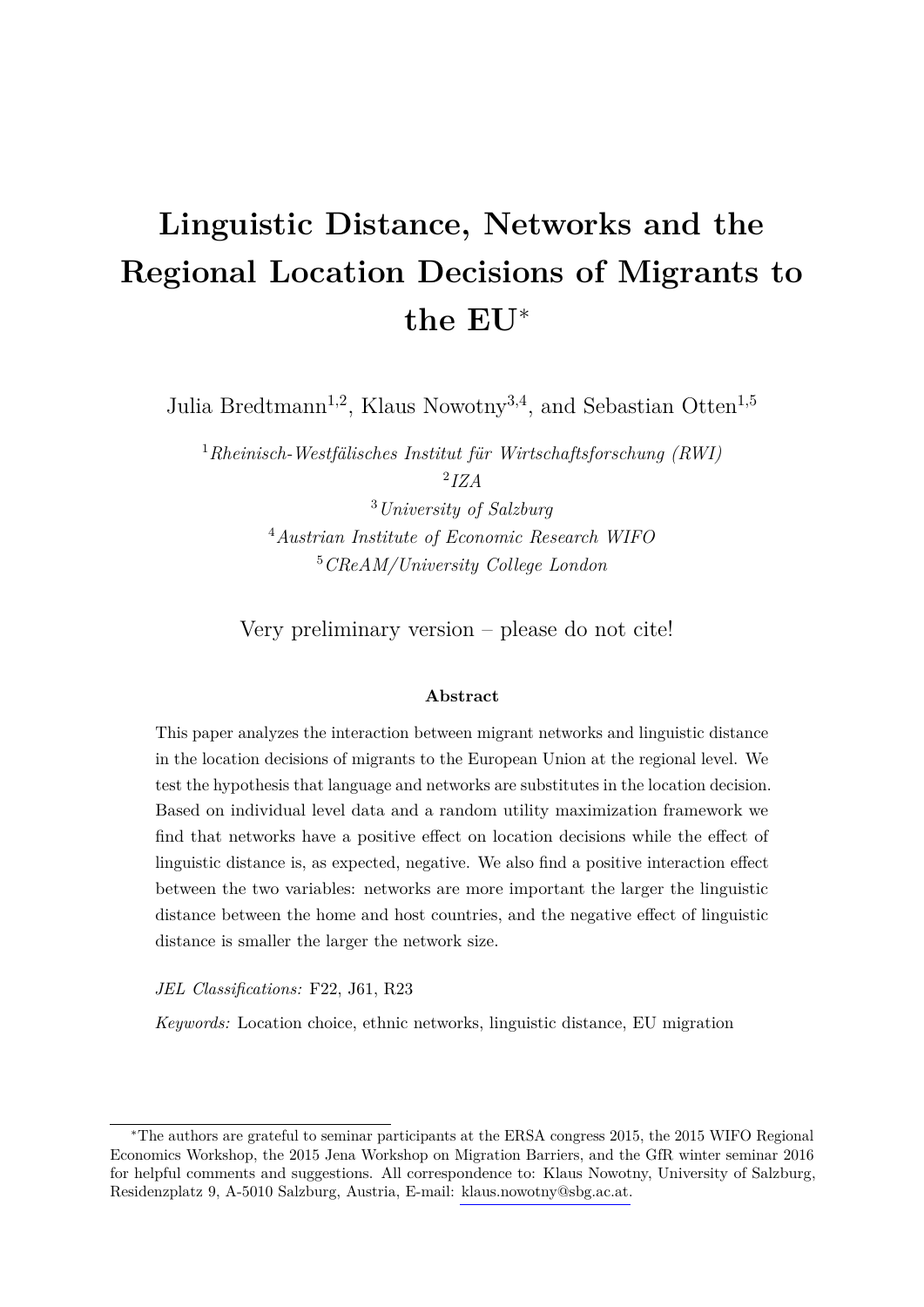## **1 Introduction**

Empirical evidence shows that migrant networks and diasporas are amongst the most important factors determining the location decisions of migrants (see, e.g., [Gross and](#page-10-0) [Schmitt, 2003;](#page-10-0) [Pedersen](#page-10-1) *et al.*, [2008;](#page-10-1) [Damm, 2009;](#page-9-0) [Nowotny and Pennerstorfer, 2012;](#page-10-2) [Beine](#page-9-1) *[et al.](#page-9-1)*, [2011,](#page-9-1) [2015\)](#page-9-2), even after controlling for income differences, employment opportunities, colonial ties and geographic distance. In addition, an emerging literature has identified language as another important factor for migrants' location decisions, either focusing on common language or, more recently, linguistic distance (see, e.g., [Belot and Ederveen,](#page-9-3) [2012;](#page-9-3) [Belot and Hatton, 2012;](#page-9-4) [Adserà and Pytliková, 2015;](#page-9-5) [Chiswick and Miller, 2015\)](#page-9-6).

It can, however, be expected that the importance of networks depends on the linguistic distance and vice versa: networks can be expected to be more important the larger the linguistic distance between the home and host countries, and the negative effect of linguistic distance can be expected to be smaller for countries and regions with larger migrant networks. This argument is supported by [McDonald](#page-10-3) [\(2004\)](#page-10-3), who shows that French or English speaking immigrants to Canada are less likely to settle in an area with a large concentration of same ethnic group than immigrants who do not speak the host country's language.

This paper therefore contributes to the literature by analyzing the interaction between migrant networks and linguistic distance in the location decisions of migrants to the European Union. In doing so, we use individual level data from a special evaluation of the 2007 European Labour Force Survey (EU-LFS), which identifies migrants at the regional (NUTS-2) level, and a linguistic distance matrix based on the Levenshtein distance for a huge set of sending country-receiving region dyads. This enables us to capture withincountry variation in linguistic distance and networks, respectively, and to analyze the location choice of migrants to the EU at the regional level.

Our results reveal that networks have a positive effect on the location decisions of migrants while the effect of linguistic distance is, as expected, negative. We also find a positive interaction effect between the two variables: networks are more important the larger the linguistic distance between the home country and the host region, and the negative effect of linguistic distance is smaller the larger the network size. This substitutable relationship between networks and language is robust to a number of sensitivity analyses.

The remainder of the paper is as follows. Section [2](#page-2-0) outlines the empirical methodology and describes the data used. In Section [3,](#page-5-0) we show our estimation results and Section [4](#page-7-0) concludes.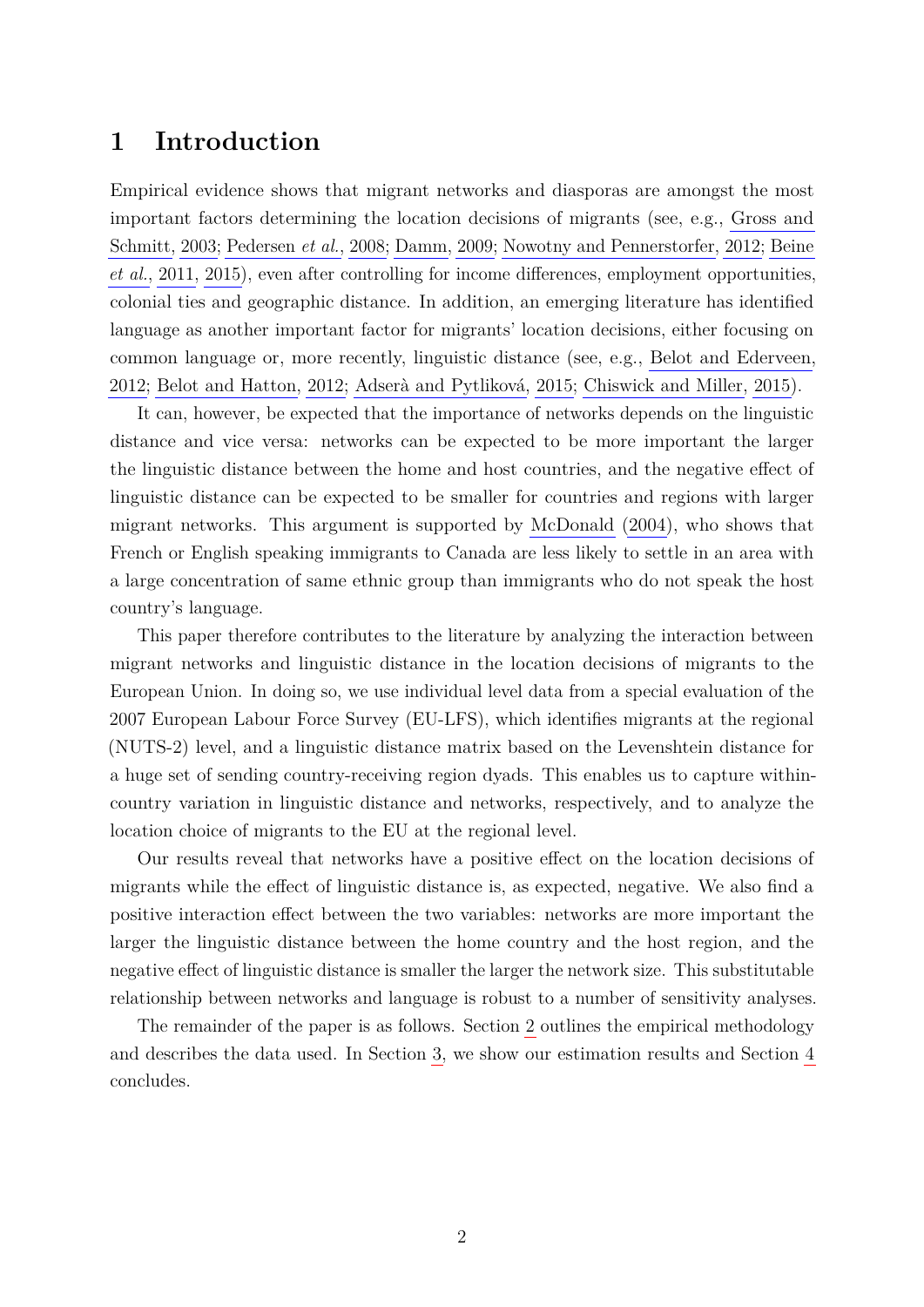### <span id="page-2-0"></span>**2 Method and Data**

#### **2.1 Method**

The empirical analysis is based on a random utility maximization framework, in which migrant  $i$  from sending country  $s$  faces a set of alternative receiving regions  $K$ . The utility of the region  $r \in K$  is represented by:

<span id="page-2-1"></span>
$$
u_{isr} = \beta_1 \text{Network}_{sr} + \beta_2 \text{LD}_{sr} + \beta_3 \text{Network}_{sr} \times \text{LD}_{sr} + \gamma' X_{sr} + \varepsilon_{isr},\tag{1}
$$

where *Network*<sub>sr</sub> represents the size of the network of immigrants from source country *s* in host region *r* and *LDsr* denotes the linguistic distance between the source country and the host region.  $X_{sr}$  is a set of control variables specific to source country *s*, region *r*, and the dyad *sr*, respectively, and  $\varepsilon_{isr}$  is a random error term. The coefficient of main interest is  $\beta_3$ , the coefficient of the interaction between immigrant networks and linguistic distance. According to our hypothesis of a substitutable relationship between language and networks, we expect that  $\beta_3 > 0$ .

According to the behavioral model, migrant *i* chooses region  $r \in K$  if and only if  $u_{isr} \geq u_{isk} \ \forall \ k \in K$ . By assuming that the error term  $\varepsilon_{isr}$  is i.i.d. extreme value, the probability that migrant *i* chooses *r* can be estimated by a conditional logit model [\(McFadden, 1974\)](#page-10-4). Due to (largely) similar log-likelihood functions, we instead aggregate the data at the bilateral level and estimate the model using a Poisson pseudo-maximum likelihood estimator (PPML), as proposed by [Guimarães](#page-10-5) *et al.* [\(2003\)](#page-10-5), [Santos Silva and](#page-10-6) [Tenreyro](#page-10-6) [\(2006\)](#page-10-6), and [Schmidheiny and Brülhart](#page-11-0) [\(2011\)](#page-11-0).

One problem associated with using PPML to estimate Eq. [\(1\)](#page-2-1) is that it requires the observations to be cross-sectionally independent. If  $X_{sr}$  fails to include all relevant bilateral determinants of migration or if some observed factors have an heterogeneous impact across potential migrants, then this would give rise to multilateral resistance to migration and the parameters in [\(1\)](#page-2-1) would be exposed to an omitted variable bias [\(Bertoli and Fernández-Huertas Moraga, 2013,](#page-9-7) [2015\)](#page-9-8). To address this problem, [Bertoli](#page-9-8) [and Fernández-Huertas Moraga](#page-9-8) [\(2015\)](#page-9-8) suggest to add origin-nest fixed effects to Eq. [\(1\)](#page-2-1) to control for unobservable nest-specific factors that have a differential impact on potential migrants from different countries of origin and this way restore the cross-sectional independence of the residuals in Eq. [\(1\)](#page-2-1).

While this method has the advantage of being able to test the assumption of independence of error terms, it has two main disadvantages: First, the choice of nests is arbitrary and second, it requires to have enough variation in the data to identify the effect of interest after origin-nest fixed effects are included. The latter aspect is especially problematic in our case, as analyzing migration flows on a small regional level comes at the cost of having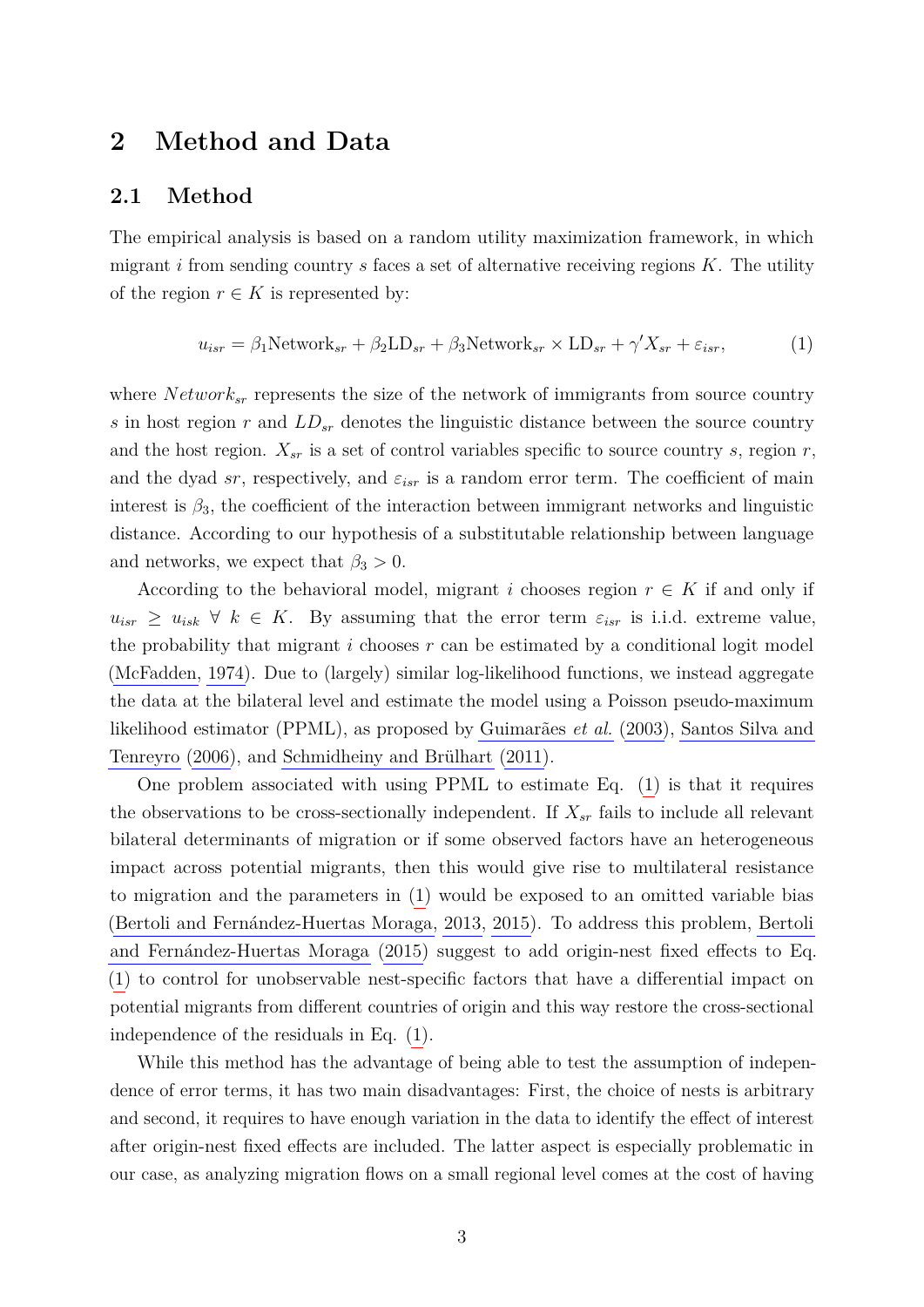a higher number of zero observations, which raises multicollinearity issues. We therefore choose an alternative way to check whether multilateral resistance is a problem in our analysis.

[To be completed]

#### **2.2 Data**

The empirical analysis is based on individual level data from a special evaluation of the 2007 European Labour Force Survey (EU-LFS). The EU-LFS is a large household survey conducted each quarter among about 1.8 million persons aged 15 and above residing in the EU (see [Eurostat, 2016,](#page-9-9) for an overview); annual data is also available and calculated from a combination of data collected on an annual and quarterly basis. While EU-LFS data disseminated by Eurostat usually contain only aggregated information on the sending countries, the microdata available to the authors provides detailed information on migrants' country of birth as well as their region of residence at the NUTS-2 level.

We define migrants as persons who were not born in their country of residence. As the data does not contain information on country of birth for Germany, we identify migrants to Germany based on nationality. For Ireland neither information on country of birth nor information on nationality is available, thus it has to be excluded from the analysis. The data further allow us to differentiate between those who moved to the EU between 1998 and 2007 and those who have been living in their host country for more than 10 years. The location choice will be modeled for migrants who moved to the EU-15 excluding Ireland (henceforth EU-14) between 1998 and  $2007<sup>1</sup>$  Overall, our data cover about 9 million migrants from 156 sending countries residing in 200 different receiving NUTS-2 regions.

One of our main explanatory variables is the migrant network in region *r*, which is defined as the stock of migrants from the same source country *s* living in region *r* in 2007 who migrated to country *C*(*r*) before 1998. Following, amongst others, [Beine](#page-9-2) *et al.* [\(2015\)](#page-9-2) we assume a logarithmic form for network effect and add one to the network size in cases where it is zero, i.e.:

$$
Network_{sr} = \ln(\text{Stock}_{sr}^{<1998} + 1).
$$

Unfortunately, the EU-LFS does not allow a more detailed differentiation by year of arrival in the host country. Despite this shortcoming of the data, three arguments justify our approach: First, it takes some time for networks to be effective; only after previous

<sup>&</sup>lt;sup>1</sup>Migration within the EU-15 is not considered because it is governed by a different migration regime than migration to the EU-15, which can affect the estimation results (see [Razin and Wahba, 2015\)](#page-10-7). Overseas territories as well as the Spanish exclaves Ceuta and Melilla are not considered as receiving regions. The same holds true for the relatively remote Canary Islands and the Azores and Madeira island regions. Moreover, due to its small population size, Denmark has to be considered as a single NUTS-2 region.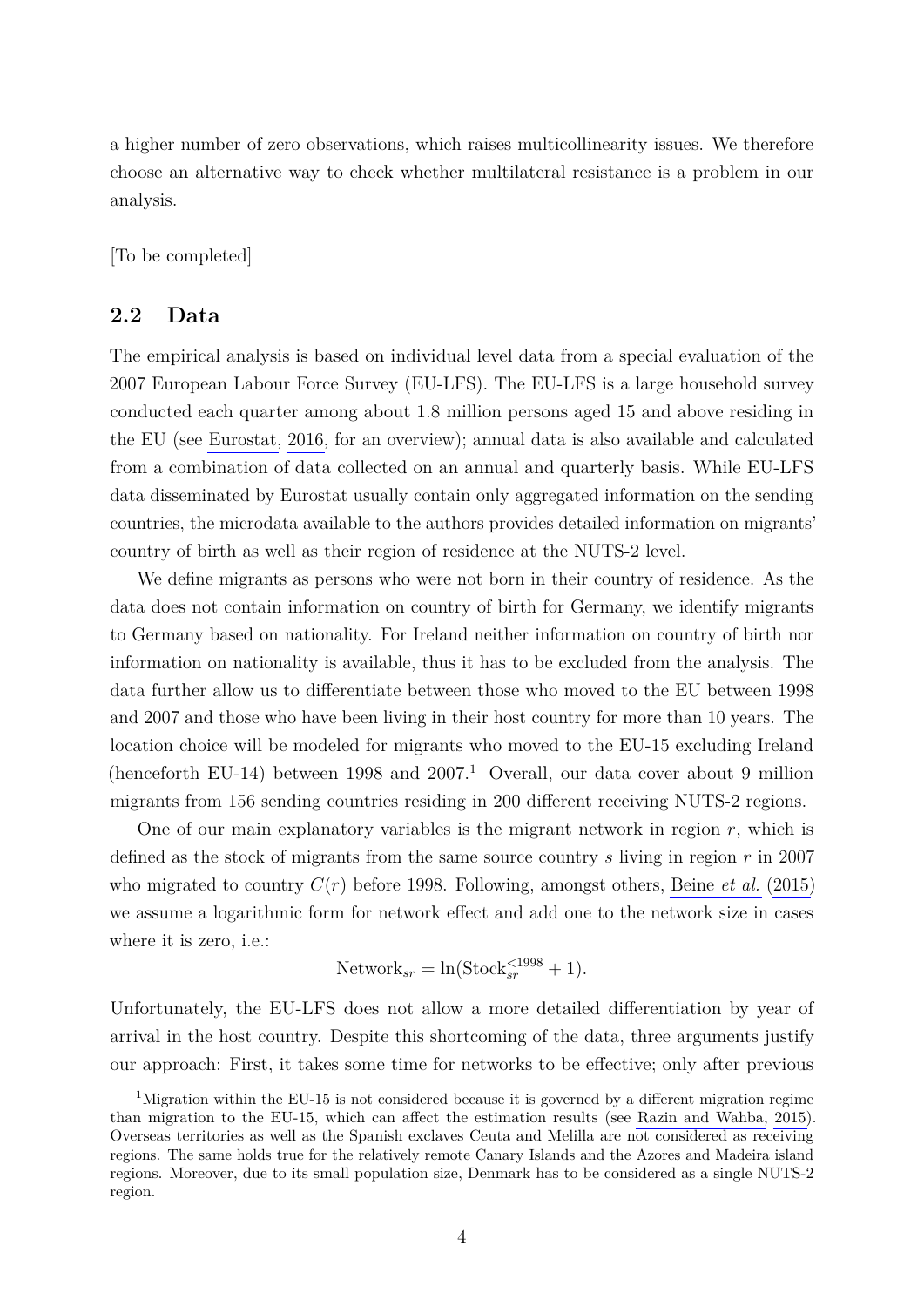migrants have learned the administrative and social conventions of their host country, after they have found jobs or founded businesses providing ethnic goods, etc., they will be able to provide assistance to newly arrived members of their ethnic community. Second, by including only those who have been living in a region for at least 10 years our network variable includes only the most established members of a migrant's community. Although it could be argued that the tightness of links to the ethnic community decreases over time (for example, if previous migrants assimilate to the host country culture), these established members are likely to be the most helpful for newly arrived migrants. Third, because the network variable includes only those who migrated before 1998, the network size is not affected by those who migrated between 1998 and 2007 for which we model the location decision [\(Nowotny and Pennerstorfer, 2012\)](#page-10-2).

Our second main variable of interest is the linguistic distance between the source country and the host region. As our measure of linguistic distance, we use the Levenshtein distance, which is based on the Automatic Similarity Judgement Program (ASJP) developed by the German Max Planck Institute for Evolutionary Anthropology.<sup>2</sup> The Levenshtein distance is calculated by comparing pairs of words having the same meaning in two different languages according to their pronunciation. The average similarity across a specific set of words is then taken as a measure for the linguistic distance between the languages [\(Bakker](#page-9-10) *et al.*, [2009\)](#page-9-10). LD*sr* is thus defined as the average phonetic similarity between the most commonly spoken language in the source country and the most commonly spoken language in the receiving region.<sup>3</sup> The interaction between the size of the ethnic network and the linguistic distance,  $Network_{sk} \times LD_{sk}$ , then serves as our variable of main interest.

As further dyad-specific control variables, we include the natural logarithm of the geographic distance between the capital of the source country and the largest city in the host region. We further control for whether the source and the host country share or have ever shared a colonial relationship [\(Mayer and Zignago, 2011\)](#page-10-8) and for whether they have a common official language that is spoken by at least 9% of the population [\(Melitz](#page-10-9) [and Toubal, 2014\)](#page-10-9). In addition, we include source-country fixed effects to control for origin-specific push factors [\(Ortega and Peri, 2013\)](#page-10-10) and host-region fixed effects at the NUTS-2 level to control for destination-specific pull factors.<sup>4</sup>

<sup>2</sup>This measure was first applied to economics by [Isphording and Otten](#page-10-11) [\(2014\)](#page-10-11), who analyze the effect of linguistic distance on the language fluency of immigrants in the US and Germany.

<sup>3</sup>An example of the calculation of the linguistic distance for selected word pairs as well as the closest and furthest languages in our sample based on the Levenshtein distance are shown in Tables [A1](#page-15-0) and [A2.](#page-15-1) <sup>4</sup>Descriptive statistics of the control variables are shown in Table [A3.](#page-16-0)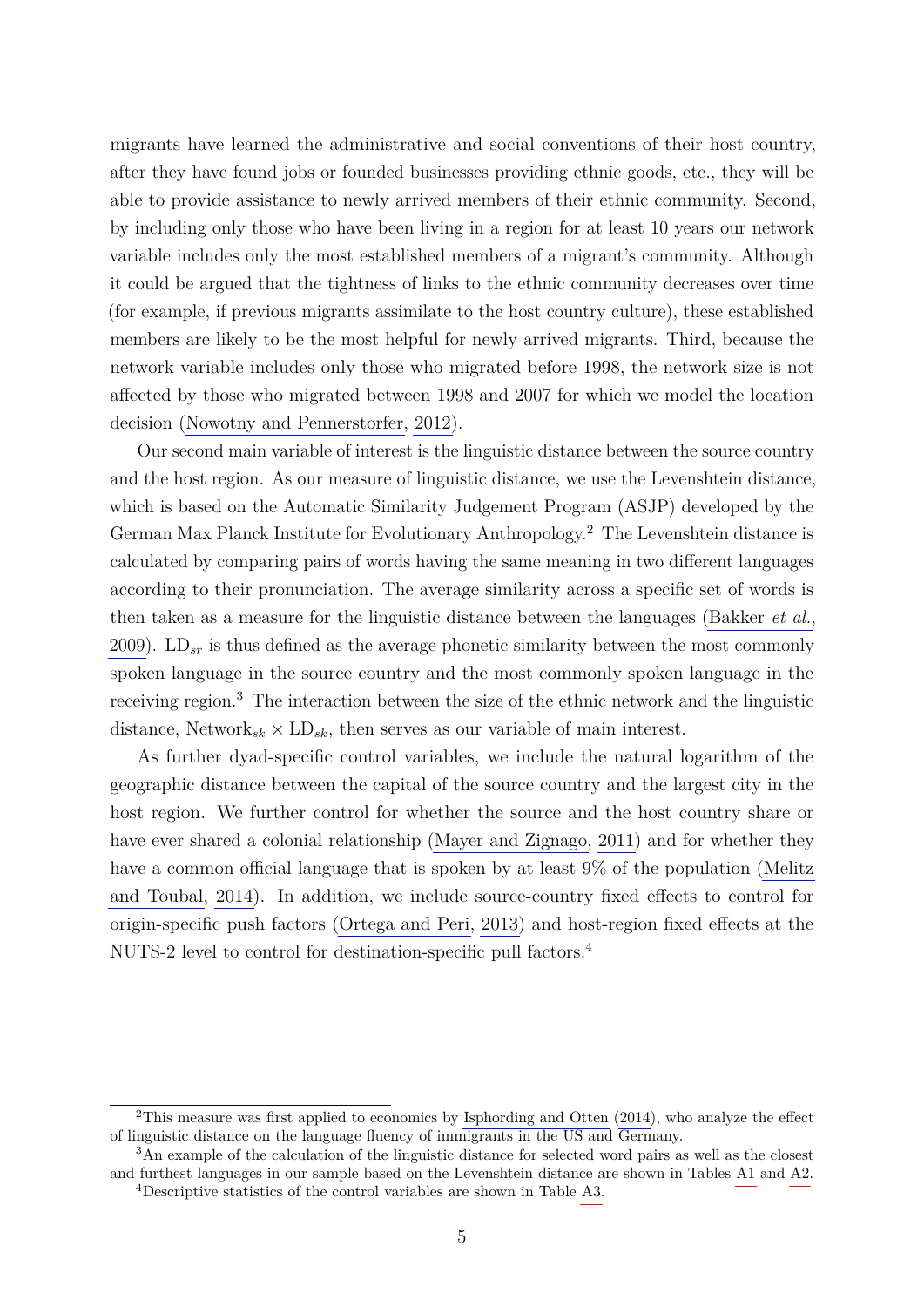## <span id="page-5-0"></span>**3 Results**

#### **3.1 Basic Results**

Our main estimation results are shown in Table [1.](#page-13-0) We start with a specification that includes *Network* and *LD*, but no interaction between the two (Column I). In accordance with previous literature, we find that the size of the ethnic network has a positive effect on migrants' location choice (see, e.g., [Beine](#page-9-1) *et al.*, [2011;](#page-9-1) [Nowotny and Pennerstorfer, 2012\)](#page-10-2), while the effect of linguistic distance is negative (see, e.g., [Belot and Ederveen, 2012;](#page-9-3) [Adserà](#page-9-5) [and Pytliková, 2015\)](#page-9-5). In column II, we add our variable of main interest, the interaction between networks and linguistic distance. We find a positive relationship between the interaction term and migrants' location decision, while sign and the significance of the single components of *Network* and *LD* remains stable. This supports the hypotheses that networks and language are substitutes in migrants' location choice: networks are more important the larger the linguistic distance between the home and host countries or, stated differently, the negative effect of linguistic distance is smaller the larger the network size. Importantly, the positive interaction effect between networks and linguistic distance remains after controlling for source- and destination-country fixed effects (Column III), further bilateral control variables, i.e., geographic distance and colonial relationship (Column IV), as well as after controlling for the existence of a common official language between the source and the host country (Column V).

The relationship between the other control variables and migrants' location choice is in line with previous literature. The geographic distance between the source country and the host region has a negative impact on the location choice. Moreover, as shown, amongst others, by [Ortega and Peri](#page-10-12) [\(2009\)](#page-10-12) and [Grogger and Hanson](#page-9-11) [\(2011\)](#page-9-11), people are more likely to migrate to countries that have a common colonial history. Lastly, migrants are attracted to countries that have a common official language, which considerably reduces migration costs (see [Pedersen](#page-10-1) *et al.*, [2008\)](#page-10-1) and can raise the returns-to-skill in the host country [\(Grogger and Hanson, 2011\)](#page-9-11).

To get an idea of the magnitude of the interaction effect between linguistic distance and migrant networks, Table [2](#page-13-1) shows the predicted probabilities of migrating from country *s* to region *r* after a one standard deviation increase in  $Network_{sr}$  and  $LD_{sr}$ , respectively.<sup>5</sup> If *LD* equals zero, i.e., if the sending country and the receiving region share a common language, a one standard deviation increase in *Network* increases the probability of migrating to that region by 19 percent. At the 25*th*-percentile of the distribution of *LD*, however, a similar change in *Network* increases the odds of migrating by 46 percent, and at the maximum of the distribution of *LD*, a one standard deviation increase in *Network* is associated with a 51 percent increase in the probability to migrate. Similarly, the negative

<sup>5</sup>The results are based on the specification shown in Column V of Table [1.](#page-13-0)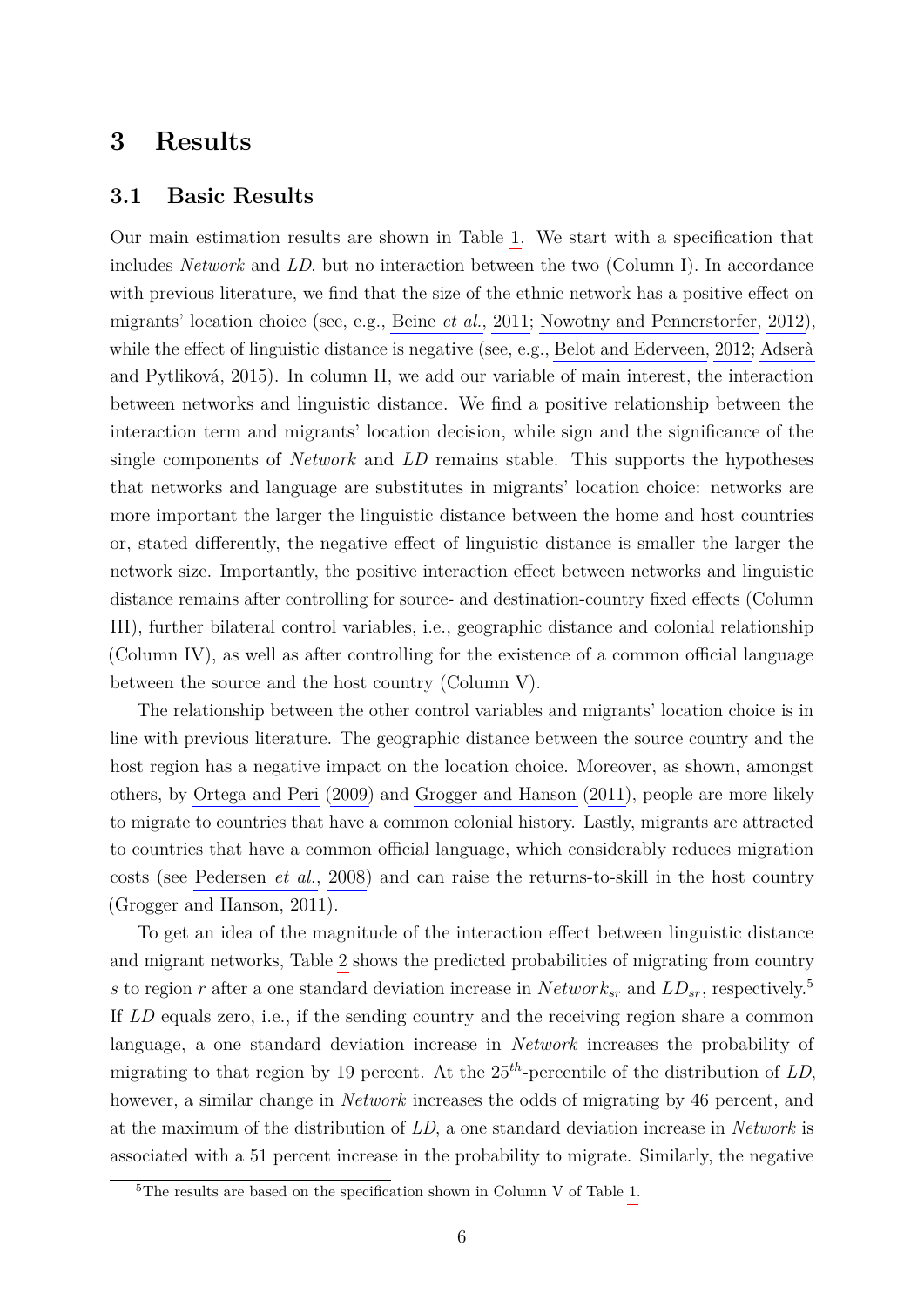effect of *LD* varies over the distribution of the *Network*: While a one standard deviation increase in *LD* is associated with a 22 percent decrease in the probability of migrating a the bottom end of the distribution of *Network*, i.e., when the network is zero, this negative effect decreases close to zero percent at the very top of the distribution of *Network*.

#### **3.2 Sensitivity Analyses**

To check the robustness of our results, we conduct several sensitivity analyses. The respective results are shown in Table [3.](#page-14-0) First, we include a measure for the genetic distance between the source and the host country as an additional control variable.<sup>6</sup> Genetic distance is usually used as a proxy for the cultural distance between countries and populations, respectively (see, e.g., [Spolaore and Wacziarg, 2009\)](#page-11-1), which should raise individual migration costs. As is evident from Column I, genetic distance has no explanatory power for the location choice of migrants to the EU, and the coefficients of the other covariates remain stable in both size and significance when genetic distance is controlled for. Hence, unobserved cultural differences between the source and the host country are not the main drivers of our results.

Second, we employ an alternative measures of the migrant network to check the robustness of our results. As argued by [Nowotny and Pennerstorfer](#page-10-2) [\(2012\)](#page-10-2), there is a large heterogeneity in the size of ethnic networks in Europe. A regional network of a given absolute size may be more important for new migrants coming from a small ethnic group than for those coming from a very large ethnic group, a heterogeneity that might affect our estimation results. *Relative Network* is therefore calculated as the stock of migrants from source country *s* living in region *r* for at least 10 years divided by the total number of migrants from that source country living in the EU for at least 10 years. The respective estimation results are shown in Column II of Table [3.](#page-14-0) As the absolute network, the relative network of past migrants is positively correlated with current migration flows. Moreover, the interaction effect between linguistic distance and the relative network is positive and highly significant, corroborating the hypothesis of networks and linguistic proximity to be substitutes in migrants' location choice.

As a third robustness check, we test whether our results remain stable when we use an alternative measure for linguistic distance or proximity between countries. Specifically, we interact our network variable with the indicator variable for whether the source and the host country share an official language. While this variable does not capture within-country variation in linguistic distance, it acknowledges the fact that migration costs might be lower for individuals that migrate between countries that share an official language, although

<sup>&</sup>lt;sup>6</sup>The genetic distance measure as defined by [Cavalli-Sforza](#page-9-12)  $et$   $al$ . [\(1994\)](#page-9-12) is related to the inverse probability that groups of alleles are the same for two populations. Hence, the lower the common frequency of alleles in two populations, the longer these populations have been separated.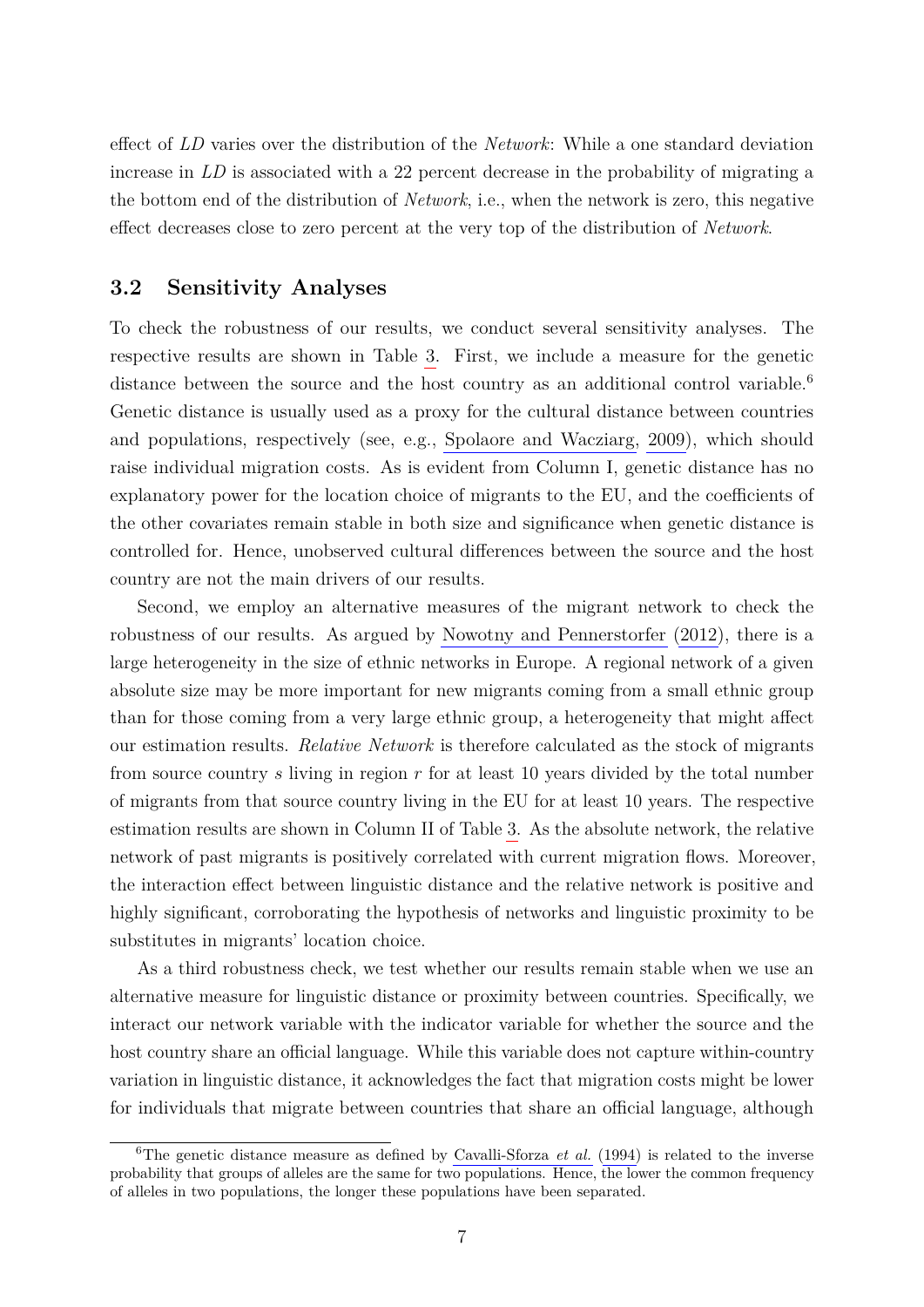the most common spoken language is not the same. As can be seen from Column III of Table [3,](#page-14-0) our basic interpretation remains the same when using this alternative measure for linguistic proximity. The interaction effect between networks and sharing an official language is negative and significant, suggesting that the positive effect of networks on migration flows is smaller for countries with a high linguistic proximity.

Lastly, we restrict our sample to observations with positive values of *LD*, i.e., we eliminate migration flows between source countries and host regions that have the same most common language. While these observations represent only a small proportion of our overall sample (2.4 percent), we still want to rule out that the large migration flows between regions that have the same language are the main drivers of our results. The respective estimation results are shown in Column IV of Table [3.](#page-14-0) When excluding observations with  $LD = 0$ , the coefficient of the single component of the network effect turns negative (significant only at 10-percent level). The interaction effect between linguistic distance and networks remains positive and significant, and largely increases in magnitude. This suggests that the positive effect of ethnic network only comes into play for higher levels of linguistic distance. However, given that *LD >* 0 is effectively bound between 39.6 and 105.4 (see Table [A2\)](#page-15-1), the effect of network is *de facto* positive for the sample considered. This becomes obvious from Figure [1,](#page-12-0) which shows the estimated elasticity between networks and migrations flows over the range of the strictly positive *LD* measure. The network effect increases from zero at the very bottom of the *LD* distribution to about 0.32 at the very top of the *LD* distribution, suggesting that at maximum levels of *LD*, a one percent increase in the network size increases bilateral migration flows by 0.32 percent.

## <span id="page-7-0"></span>**4 Conclusion**

In this paper, we investigate the role of language and networks in the regional location choice of migrants to the EU. In particular, we are interested in whether regional ethnic networks and linguistic proximity represent substitutes in migrants' location decision. Our empirical analysis is based on a random utility maximization framework and employs individual level data from a special evaluation of the 2007 European Labor Force Survey, which allows us to identify migrants at the regional (NUTS-2) level.

Our results reveal that both ethnic networks and linguistic distance are important determinants of the regional location choice of migrants to the EU. Furthermore, networks and linguistic proximity represent substitutes in migrants' location choice: Regional ethnic networks become more important the higher linguistic distance between the source country and the receiving region, and the negative effect of linguistic distance decreases with increasing network size. These results are robust to a number of sensitivity analyses.

Although we are not able to identify a causal impact of networks on migrants' location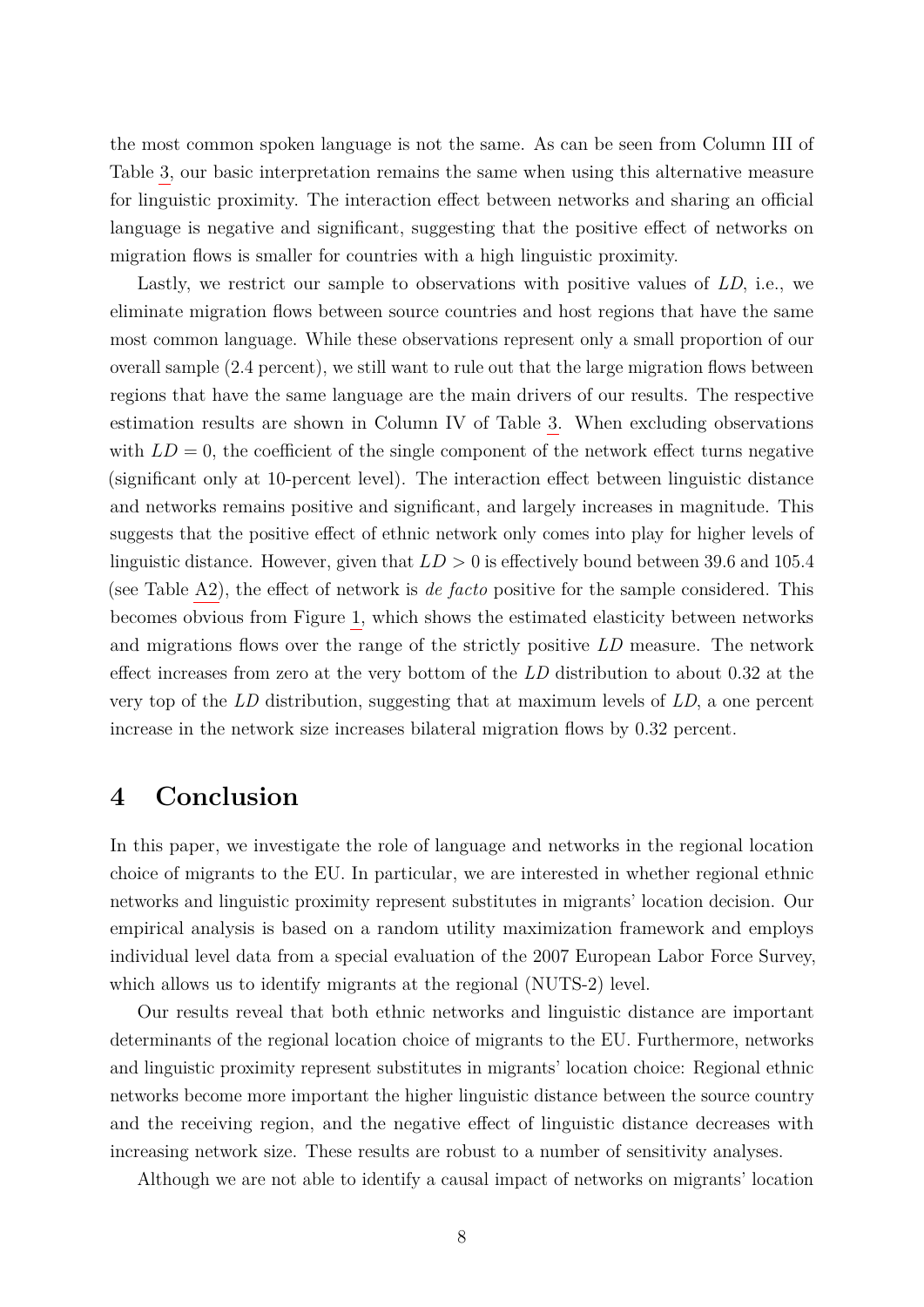choice, because ethnic networks themselves might be affected by a number of different factors, including linguistic proximity, our results have some important implications for the possible direction of future migration flows. In the next years, huge flows of refugees are expected to enter Europe. Given that the situation in their countries of origin does not change substantially, many are going to settle in their new destinations permanently. Our findings suggest that such newly established networks are able to substantially reduce linguistic barriers and this way shape future migration flows.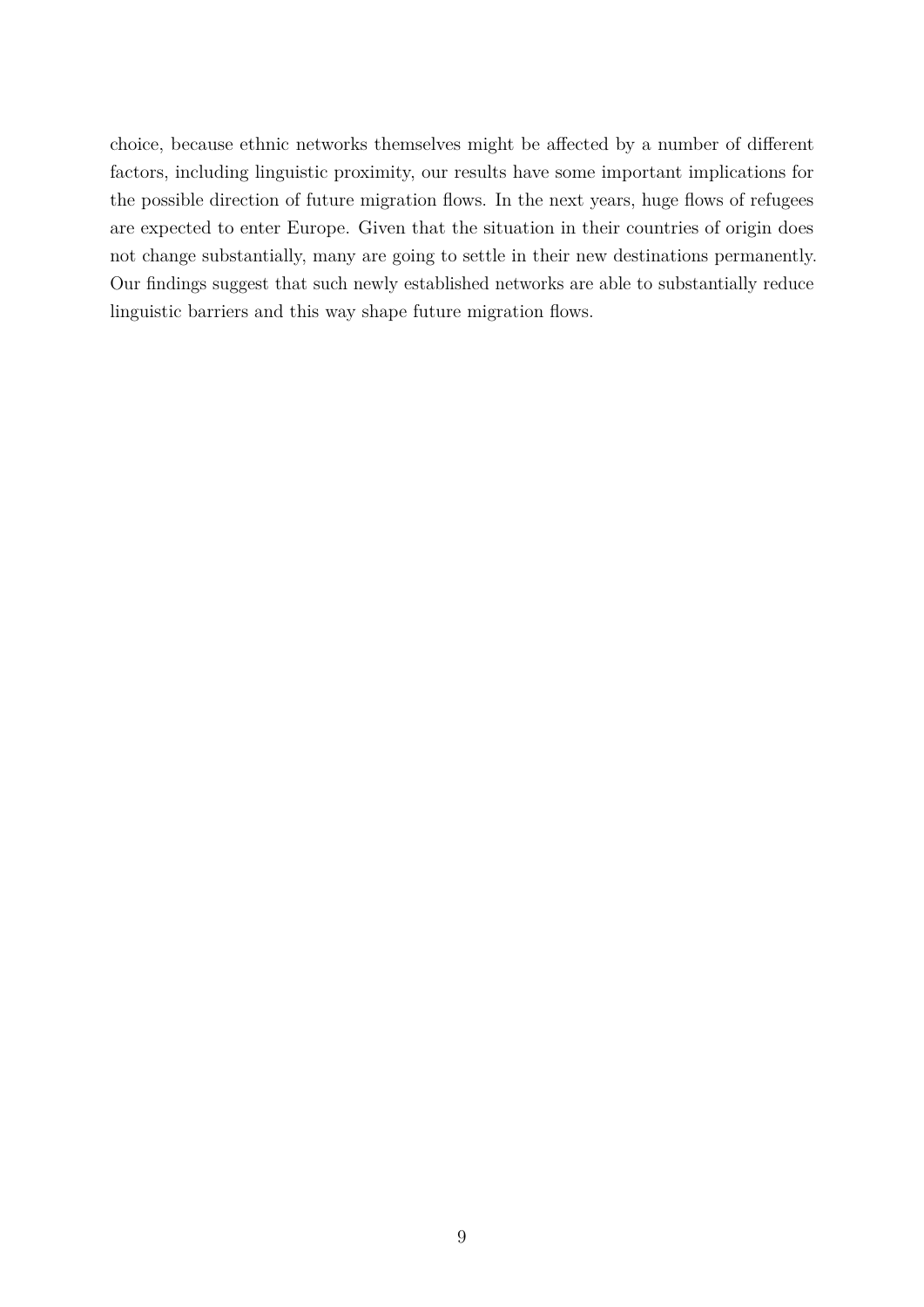## **References**

- <span id="page-9-5"></span>ADSERÀ, A. and PYTLIKOVÁ, M. (2015). The role of language in shaping international migration: Evidence from OECD countries 1985-2006. *The Economic Journal*, **125** (586), F49–F81.
- <span id="page-9-10"></span>Bakker, D., Müller, A., Velupillai, V., Wichmann, S., Brown, C. H., Brown, P., EGOROV, D., MAILHAMMER, R., GRANT, A. and HOLMAN, E. W. (2009). Adding typology to lexicostatistics: A combined approach to language classification. *Linguistic Typology*, **13** (1), 169–181.
- <span id="page-9-1"></span>BEINE, M., DOCQUIER, F. and ÖZDEN, A. (2011). Diasporas. *Journal of Development Economics*, **95** (1), 30–41.
- <span id="page-9-2"></span> $-$ ,  $-$  and ÖZDEN, A. (2015). Dissecting Network Externalities in International Migration. *Journal of Demographic Economics*, **81**, 379–408.
- <span id="page-9-3"></span>BELOT, M. V. K. and EDERVEEN, S. (2012). Cultural barriers in migration between OECD countries. *Journal of Population Economics*, **25** (3), 1077–1105.
- <span id="page-9-4"></span>— and Hatton, T. J. (2012). Immigrant Selection in the OECD. *The Scandinavian Journal of Economics*, **114** (4), 1105–1128.
- <span id="page-9-7"></span>Bertoli, S. and Fernández-Huertas Moraga, J. (2013). Multilateral resistance to migration. *Journal of Development Economics*, **102**, 79–100.
- <span id="page-9-8"></span>— and Fernández-Huertas Moraga, J. (2015). The size of the cliff at the border. *Regional Science and Urban Economics*, **51**, 1–6.
- <span id="page-9-12"></span>Cavalli-Sforza, L. L., Menozzi, P. and Piazza, A. (1994). *The history and geography of human genes*. Princeton: Princeton University Press.
- <span id="page-9-6"></span>Chiswick, B. R. and Miller, P. W. (2015). International Migration and the Economics of Language. In B. R. Chiswick and P. W. Miller (eds.), *Handbook of the Economics of International Migration 1A*, Oxford and Amsterdam: North-Holland, pp. 211–269.
- <span id="page-9-0"></span>Damm, A. P. (2009). Determinants of recent immigrants' location choices: quasiexperimental evidence. *Journal of Population Economics*, **22** (1), 145–174.
- <span id="page-9-9"></span>EUROSTAT (2016). Statistics Explained – EU labour force survey. [http://ec.europa.eu/](http://ec.europa.eu/eurostat/statistics-explained/index.php/EU_labour_force_survey) [eurostat/statistics-explained/index.php/EU\\_labour\\_force\\_survey,](http://ec.europa.eu/eurostat/statistics-explained/index.php/EU_labour_force_survey) accessed 16/04/04.
- <span id="page-9-11"></span>Grogger, J. and Hanson, G. H. (2011). Income maximization and the selection and sorting of international migrants. *Journal of Development Economics*, **95** (1), 42–57.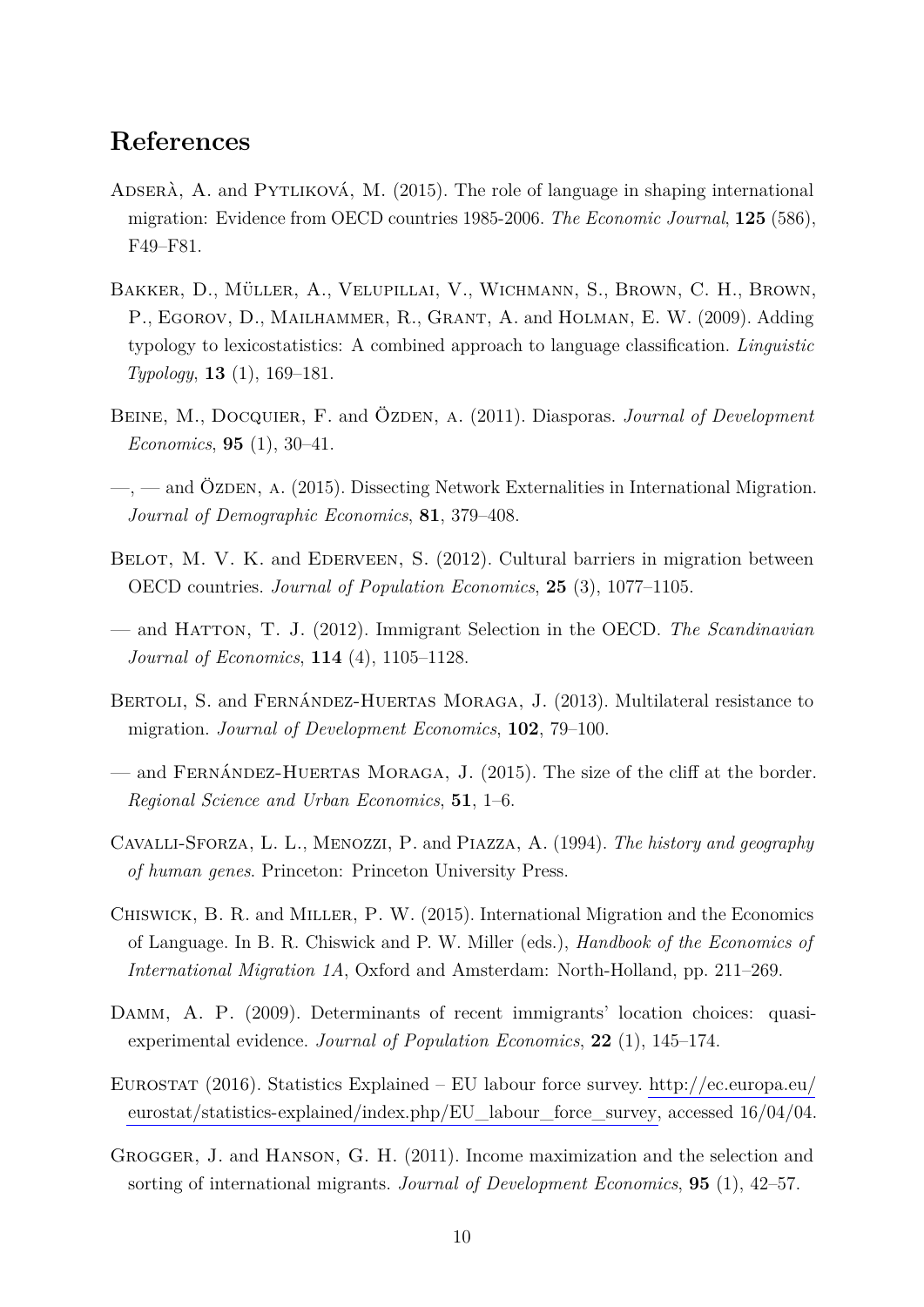- <span id="page-10-0"></span>GROSS, D. M. and SCHMITT, N. (2003). The Role of Cultural Clustering in Attracting New Immigrants. *Journal of Regional Science*, **43** (2), 295–318.
- <span id="page-10-5"></span>GUIMARÃES, P., FIGUEIRDO, O. and WOODWARD, D. (2003). A Tractable Approach to the Firm Location Decision Problem. *The Review of Economics and Statistics*, **85** (2), 201–204.
- <span id="page-10-11"></span>ISPHORDING, I. E. and OTTEN, S. (2014). Linguistic Distance and the Language Fluency of Immigrants. *Journal of Economic Behavior & Organization*, **105**, 30–50.
- <span id="page-10-8"></span>Mayer, T. and Zignago, S. (2011). Notes on CEPII's distances measures: The GeoDist database. CEPII Working Paper 2011-25.
- <span id="page-10-3"></span>McDonald, J. (2004). Ethnic clustering and the location choice of immigrants to Canada. *Canadian Journal of Urban Research*, **13** (1), 85–101.
- <span id="page-10-4"></span>MCFADDEN, D. (1974). Conditional logit analysis of qualitative choices. In P. Zarembka (ed.), *Frontiers in Econometrics*, New York: Academic Press, pp. 105–142.
- <span id="page-10-9"></span>MELITZ, J. and TOUBAL, F. (2014). Native language, spoken language, translation and trade. *Journal of International Economics*, **93** (2), 351–363.
- <span id="page-10-2"></span>NOWOTNY, K. and PENNERSTORFER, D. (2012). Ethnic Networks and the Location Choice of Migrants in Europe. University of Salzburg Working Paper in Economics and Finance No. 2012-07.
- <span id="page-10-12"></span>ORTEGA, F. and PERI, G. (2009). The Causes and Effects of International Migrations: Evidence from OECD Countries 1980-2005. NBER Working Paper No. 14833.
- <span id="page-10-10"></span>— and — (2013). The effect of income and immigration policies on international migration. *Migration Studies*, **1** (1), 47–74.
- <span id="page-10-1"></span>PEDERSEN, P. J., PYTLIKOVA, M. and SMITH, N. (2008). Selection and network effects – Migration flows into OECD countries 1990–2000. *European Economic Review*, **52** (7), 1160–1186.
- <span id="page-10-7"></span>Razin, A. and Wahba, J. (2015). Welfare Magnet Hypothesis, Fiscal Burden, and Immigration Skill Selectivity. *The Scandinavian Journal of Economics*, **117** (2), 369– 402.
- <span id="page-10-6"></span>Santos Silva, J. M. C. and Tenreyro, S. (2006). The Log of Gravity. *The Review of Economics and Statistics*, **88** (74), 641–658.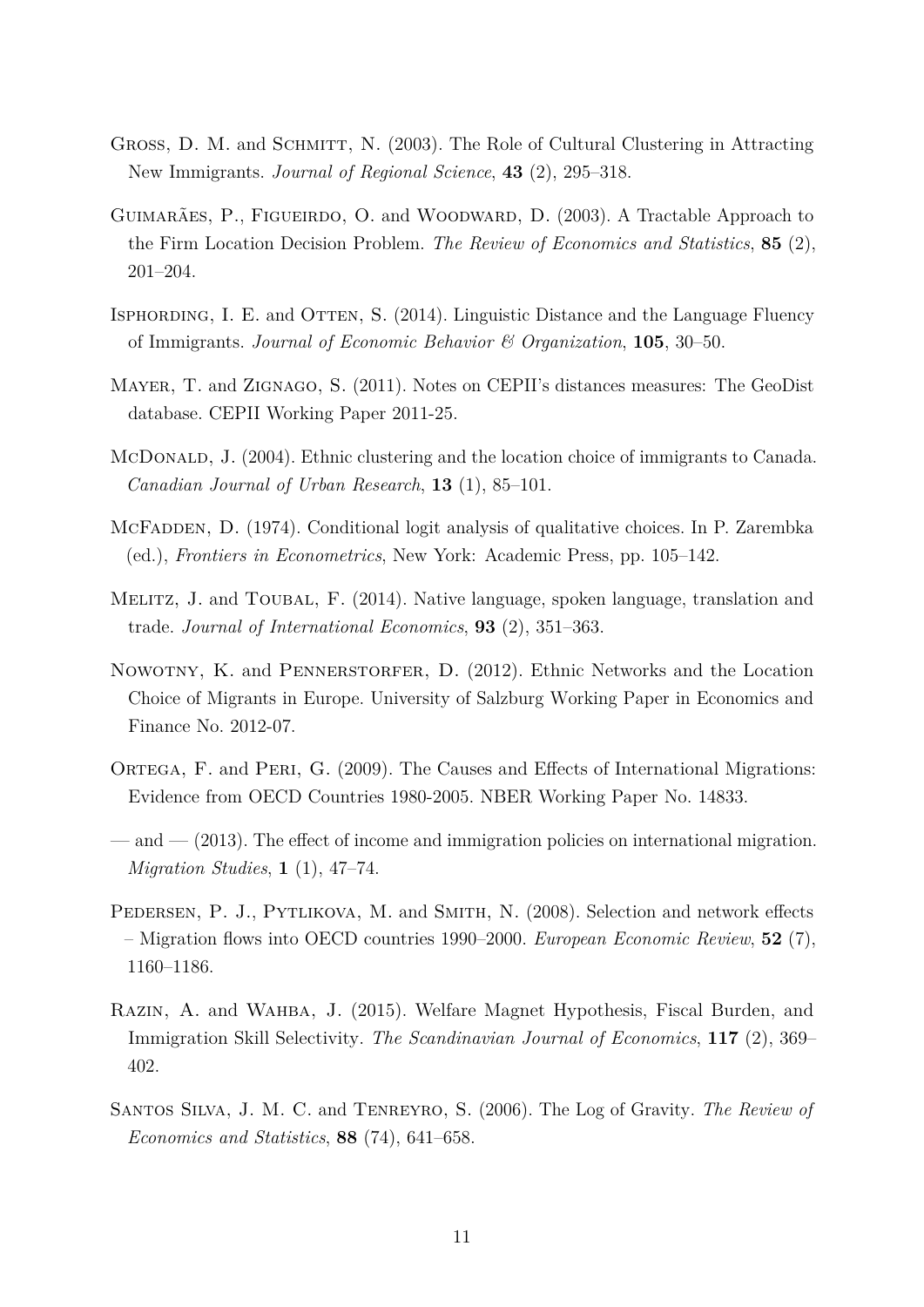- <span id="page-11-0"></span>SCHMIDHEINY, K. and BRÜLHART, M. (2011). On the equivalence of location choice models: Conditional logit, nested logit and Poisson. *Journal of Urban Economics*, **69** (2), 214–222.
- <span id="page-11-1"></span>Spolaore, E. and Wacziarg, R. (2009). The Diffusion of Development. *The Quarterly Journal of Economics*, **124** (2), 469–529.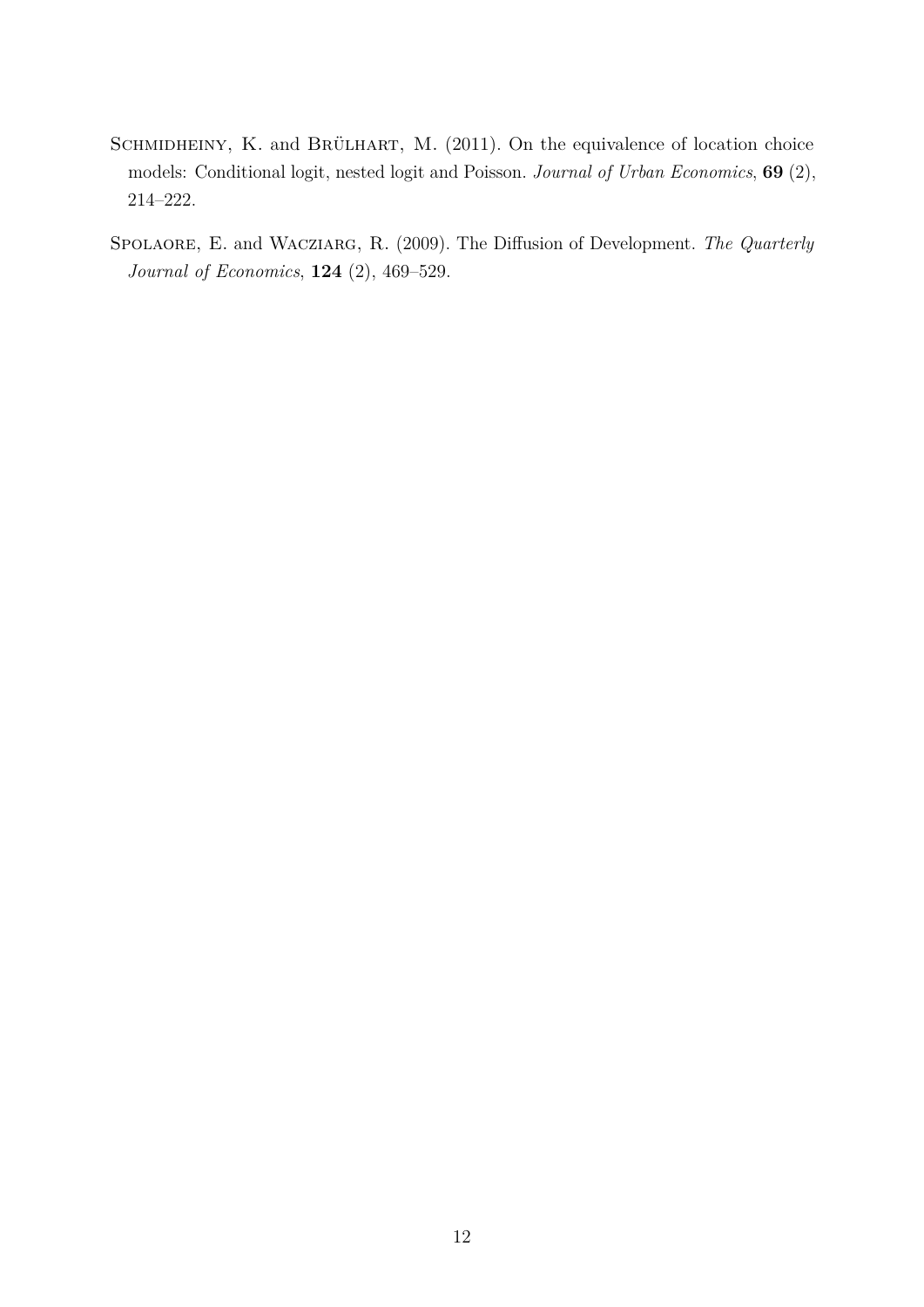# **Figures**

<span id="page-12-0"></span>

Figure 1: EFFECT OF NETWORK OVER  $LD > 0$  (in ELASTICITIES)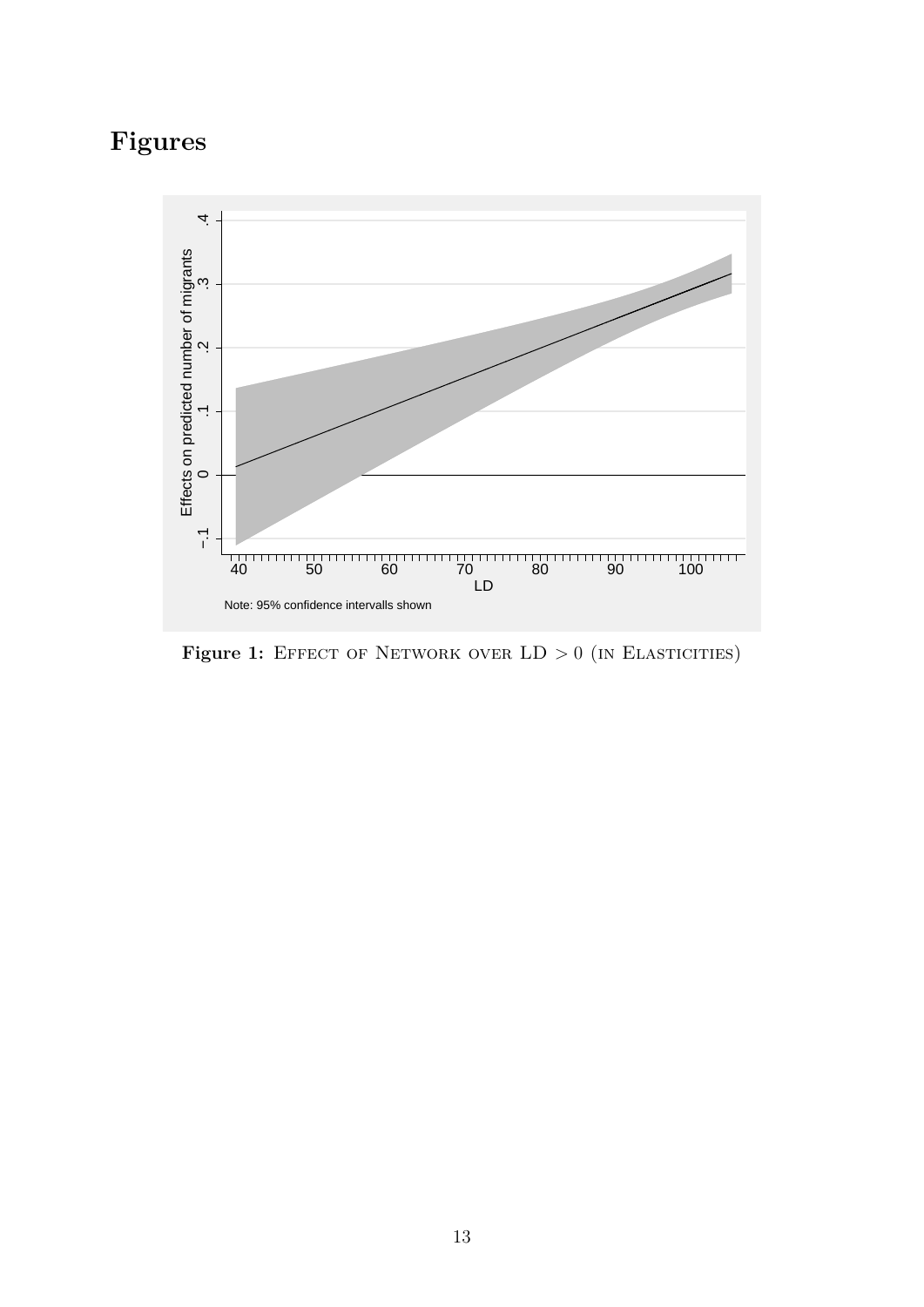## <span id="page-13-0"></span>**Tables**

|                     | Ī<br>Coef/StdE      | $\mathbf{H}$<br>Coef/StdE | Ш<br>Coef/StdE      | IV<br>Coef/StdE     | $\rm V$<br>Coef/StdE |
|---------------------|---------------------|---------------------------|---------------------|---------------------|----------------------|
| <b>Network</b>      | $0.4985^{\dagger}$  | $0.3780^{\dagger}$        | $0.1300^{\dagger}$  | $0.1151^{\dagger}$  | $0.1114^{\dagger}$   |
|                     | (0.0196)            | (0.0640)                  | (0.0295)            | (0.0269)            | (0.0265)             |
| LD                  | $-0.0118^{\dagger}$ | $-0.0221^{\dagger}$       | $-0.0334^{\dagger}$ | $-0.0231^{\dagger}$ | $-0.0191^{\dagger}$  |
|                     | (0.0013)            | (0.0041)                  | (0.0029)            | (0.0032)            | (0.0033)             |
| Network $\times$ LD |                     | $0.0014**$                | $0.0019^{\dagger}$  | $0.0015^{\dagger}$  | $0.0014^{\dagger}$   |
|                     |                     | (0.0007)                  | (0.0003)            | (0.0003)            | (0.0003)             |
| ln(distance)        |                     |                           |                     | $-0.3823***$        | $-0.4592^{\dagger}$  |
|                     |                     |                           |                     | (0.1263)            | (0.1258)             |
| Colony              |                     |                           |                     | $0.9714^{\dagger}$  | $0.4476^{\dagger}$   |
|                     |                     |                           |                     | (0.1138)            | (0.1112)             |
| Common off. lang.   |                     |                           |                     |                     | $0.9558^{\dagger}$   |
|                     |                     |                           |                     |                     | (0.1267)             |
| Constant            | $-2.2992^{\dagger}$ | $-1.4275^{\dagger}$       | $-5.3086^{\dagger}$ | $-3.4647***$        | $-3.8880***$         |
|                     | (0.1835)            | (0.4068)                  | (1.0986)            | (1.3054)            | (1.3140)             |
| Fixed effects       | $\mathbf{n}$        | no                        | yes                 | yes                 | yes                  |
| $\mathbf{R}^2$      | 0.203               | 0.204                     | 0.671               | 0.703               | 0.708                |
| Observations        | 31,194              | 31,194                    | 31,194              | 31,194              | 31,194               |

Table 1: PPML ESTIMATION OF MIGRATION FLOWS TO THE EU

<span id="page-13-1"></span>*Notes:*  $-$ <sup>†</sup>  $p$  < 0.001; \*\*\*  $p$  < 0.01; \*\*  $p$  < 0.05; \*  $p$  < 0.1. – Robust standard errors in parentheses. *– LD: linguistic distance. – PPML: Poisson pseudo-maximum-likelihood.*

|                 | Network |             |          |  |
|-----------------|---------|-------------|----------|--|
| LD              | Median  | $Median+SD$ | % change |  |
| Zero            | 0.142   | 0.169       | 19.4     |  |
| P <sub>10</sub> | 0.092   | 0.129       | 40.0     |  |
| P <sub>25</sub> | 0.082   | 0.120       | 46.4     |  |
| <b>P50</b>      | 0.079   | 0.118       | 48.1     |  |
| P75             | 0.078   | 0.116       | 49.3     |  |
| P90             | 0.077   | 0.115       | 49.9     |  |
| Max             | 0.075   | 0.113       | 51.4     |  |
| LD              |         |             |          |  |
| Network         | Median  | $Median+SD$ | % change |  |
| Zero            | 0.009   | 0.007       | $-22.0$  |  |
| P10             | 0.046   | 0.041       | $-11.7$  |  |
| P <sub>25</sub> | 0.060   | 0.054       | $-9.9$   |  |
| <b>P50</b>      | 0.079   | 0.073       | $-7.9$   |  |
| P75             | 0.102   | 0.096       | $-6.1$   |  |
| P90             | 0.131   | 0.125       | $-4.3$   |  |
| Max             | 0.205   | 0.203       | $-0.9$   |  |

Table 2: CHANGE IN PREDICTED PROBABILITIES AFTER A One SD Increase in Network and LD

Notes:  $-$  All other variables at mean values.  $-$  P10, P25, etc. refer to the  $10^{th}$ ,  $25^{th}$ , etc. percentile of the distribution of nonzero Network and LD. "Median" and "Median+SD" refer to the median nud the median p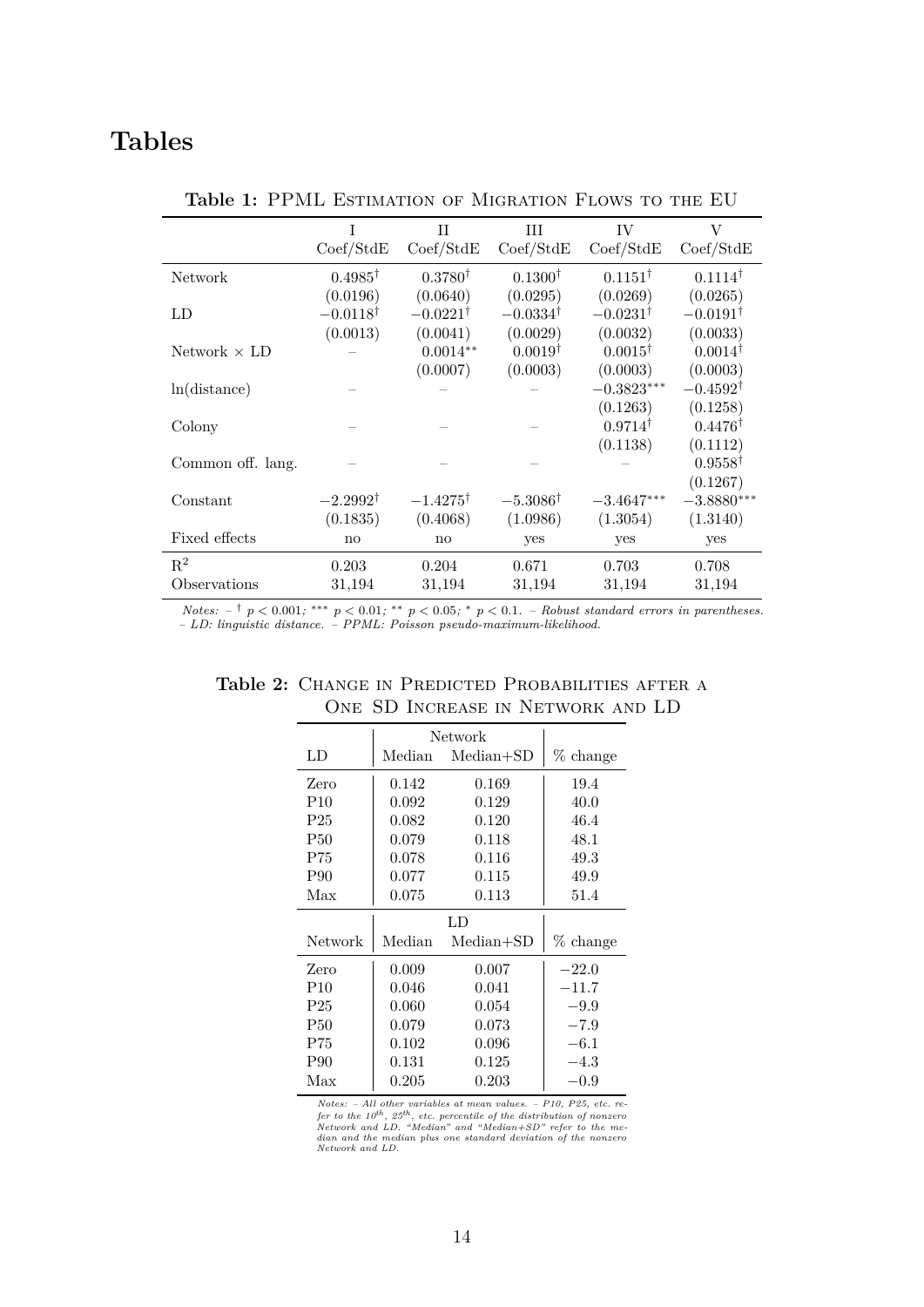|                                    | Τ                      | $\mathbf{H}$        | Ш                   | IV                  |
|------------------------------------|------------------------|---------------------|---------------------|---------------------|
|                                    | Coef/StdE              | Coef/StdE           | Coef/StdE           | Coef/StdE           |
| <b>Network</b>                     | $0.1109^{\dagger}$     |                     | $0.2424^{\dagger}$  | $-0.1698$           |
|                                    | (0.0265)               |                     | (0.0190)            | (0.1033)            |
| LD                                 | $-0.0192^{\dagger}$    | $-0.0143^{\dagger}$ | $-0.0082^{\dagger}$ | $-0.0656^{\dagger}$ |
|                                    | (0.0033)               | (0.0024)            | (0.0022)            | (0.0071)            |
| Network $\times$ LD                | $0.0014^{\dagger}$     |                     |                     | $0.0045^{\dagger}$  |
|                                    | (0.0003)               |                     |                     | (0.0011)            |
| Relative network                   |                        | $0.0205***$         |                     |                     |
|                                    |                        | (0.0066)            |                     |                     |
| Relative network $\times$ LD       |                        | $0.0006^{\dagger}$  |                     |                     |
|                                    |                        | (0.0001)            |                     |                     |
| Network $\times$ Common off. lang. |                        |                     | $-0.0846^{\dagger}$ |                     |
|                                    |                        |                     | (0.0254)            |                     |
| ln(distance)                       | $-0.4587$ <sup>†</sup> | $-0.8535^{\dagger}$ | $-0.4273^{\dagger}$ | $-0.4658^{\dagger}$ |
|                                    | (0.1270)               | (0.1385)            | (0.1197)            | (0.1293)            |
| Colony                             | $0.4438^{\dagger}$     | $0.5711^{\dagger}$  | $0.4995^{\dagger}$  | $0.4631^{\dagger}$  |
|                                    | (0.1113)               | (0.1075)            | (0.1084)            | (0.1105)            |
| Common off. lang.                  | $0.9609^{\dagger}$     | $1.1553^{\dagger}$  | $1.6144^{\dagger}$  | $1.0273^{\dagger}$  |
|                                    | (0.1268)               | (0.1308)            | (0.2251)            | (0.1362)            |
| Genetic distance                   | $-0.0210$              |                     |                     |                     |
|                                    | (0.2940)               |                     |                     |                     |
| Constant                           | $-1.5408$              | $-1.9284$           | $-4.9503^{\dagger}$ | 0.0888              |
|                                    | (1.2467)               | (1.3655)            | (1.3120)            | (1.3551)            |
| Fixed effects                      | yes                    | yes                 | yes                 | yes                 |
| Sample $LD = 0$ incl.              | yes                    | yes                 | yes                 | no                  |
| $\mathbf{R}^2$                     | 0.708                  | 0.649               | 0.707               | 0.675               |
| Observations                       | 30,794                 | 31,194              | 31,194              | 30,451              |

<span id="page-14-0"></span>Table 3: PPML ESTIMATION OF MIGRATION FLOWS: ROBUSTNESS CHECKS

*Notes:*  $-\frac{1}{r} p < 0.001$ ; \*\*\*  $p < 0.01$ ; \*\*  $p < 0.05$ ; \*  $p < 0.1$ . – Robust standard errors in parenthe*ses. – LD: linguistic distance. – PPML: Poisson pseudo-maximum-likelihood. – Information on genetic distance is not available for Andorra an the State of Palestine, reducing the sample by 400 observations. – Relative Network is calculated as the stock of migrants from source country s living in region r divided by the total number of migrants from that source country living in the EU, i.e.,*  $Relative$   $Network = (stock_{sr}^{<1998}/stockEU_{s}^{<1998}) \times 100$ .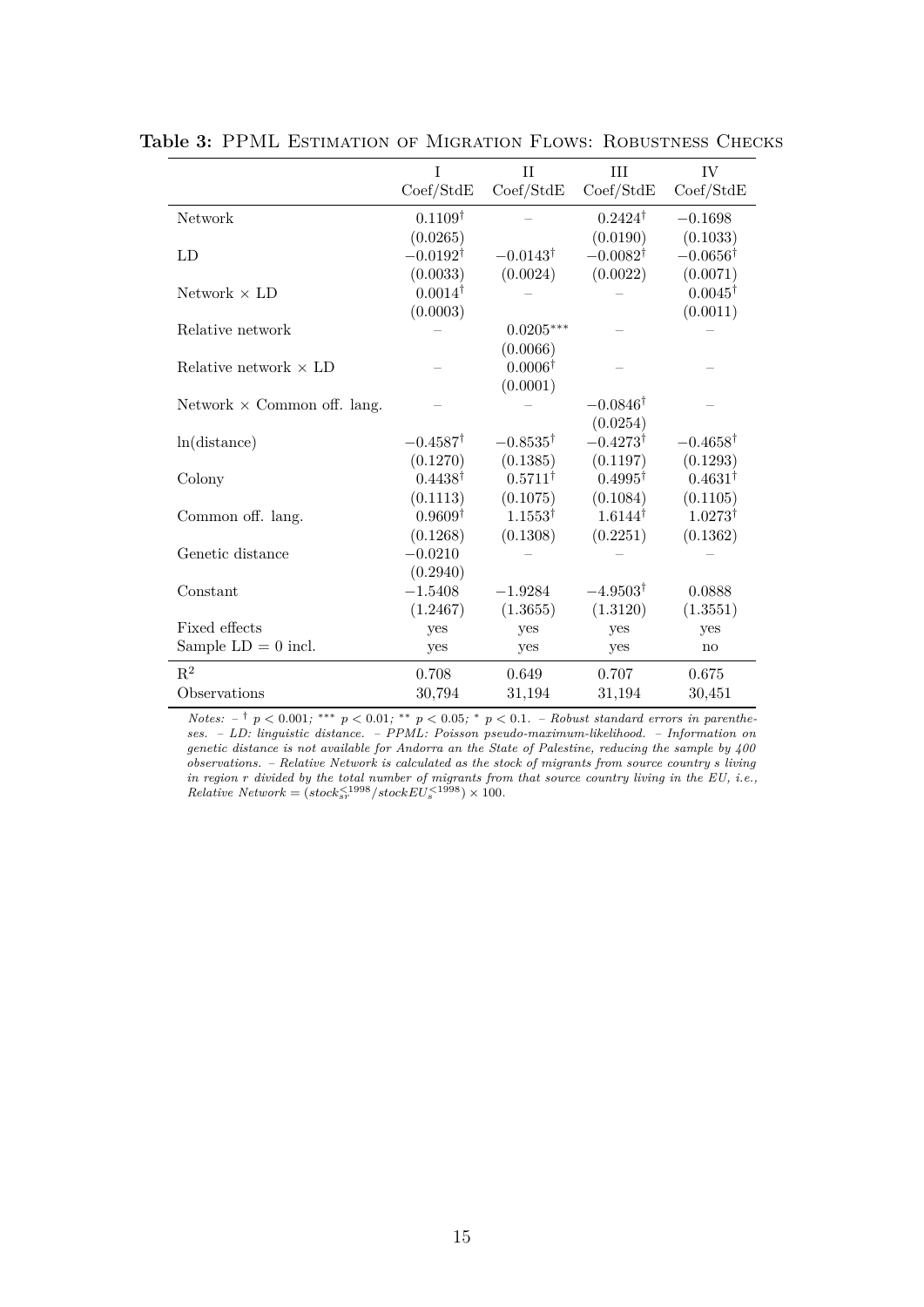## <span id="page-15-0"></span>**Appendix**

| Word     | English              |               | German Minimum Distance |
|----------|----------------------|---------------|-------------------------|
| fish     | fiS                  | $f_{\rm{IS}}$ | $\theta$                |
| breast   | <i>brest</i>         | brust         | 1                       |
| hand     | hEnd                 | hant          | $\overline{2}$          |
| tree     | tri                  | baum          | 4                       |
| Mountain | $m$ <i>aunt</i> $3n$ | bErk          | 7                       |

Table A1: EXAMPLE: COMPUTATION OF WORD DISTANCE

*Notes: – Averaged and normalized to account for differences in word length and similarities by chance.*

<span id="page-15-1"></span>

| Closest                                       |          | Furthest                  |          |  |
|-----------------------------------------------|----------|---------------------------|----------|--|
| Language                                      | Distance | Language                  | Distance |  |
| Distance to English                           |          |                           |          |  |
| Jamaican Creole                               | 39.61    | Sar Chad (Chad)           | 102.50   |  |
| Tok Pisin (Papua New Guinea)                  | 51.99    | Somali (Somalia)          | 102.86   |  |
| Dutch                                         | 60.73    | Fulfulde Adamawa (Guinea) | 103.10   |  |
| Norwegian                                     | 61.41    | Vietnamese                | 103.81   |  |
| Swiss German                                  | 71.29    | Turkmen (Turkmenistan)    | 104.54   |  |
| Source-country and host-region language pairs |          |                           |          |  |
| English                                       | 39.61    | Catalan                   | 105.13   |  |
| Jamaican Creole                               |          | Swahili (Tanzania)        |          |  |
| Finnish                                       | 47.55    | Danish                    | 105.27   |  |
| Estonian                                      |          | Palestinian Arabic        |          |  |
| Danish                                        | 47.85    | Greek                     | 105.39   |  |
| Norwegian                                     |          | Swazi (Swaziland)         |          |  |

*Notes: – The table shows the five closest and furthest languages toward English and the three closest and furthest source-country and host-region language pairs according to the normalized and divided Levenshtein distance. – Only languages spoken within the estimation sample are listed. – Geographic origin of language in parentheses.*